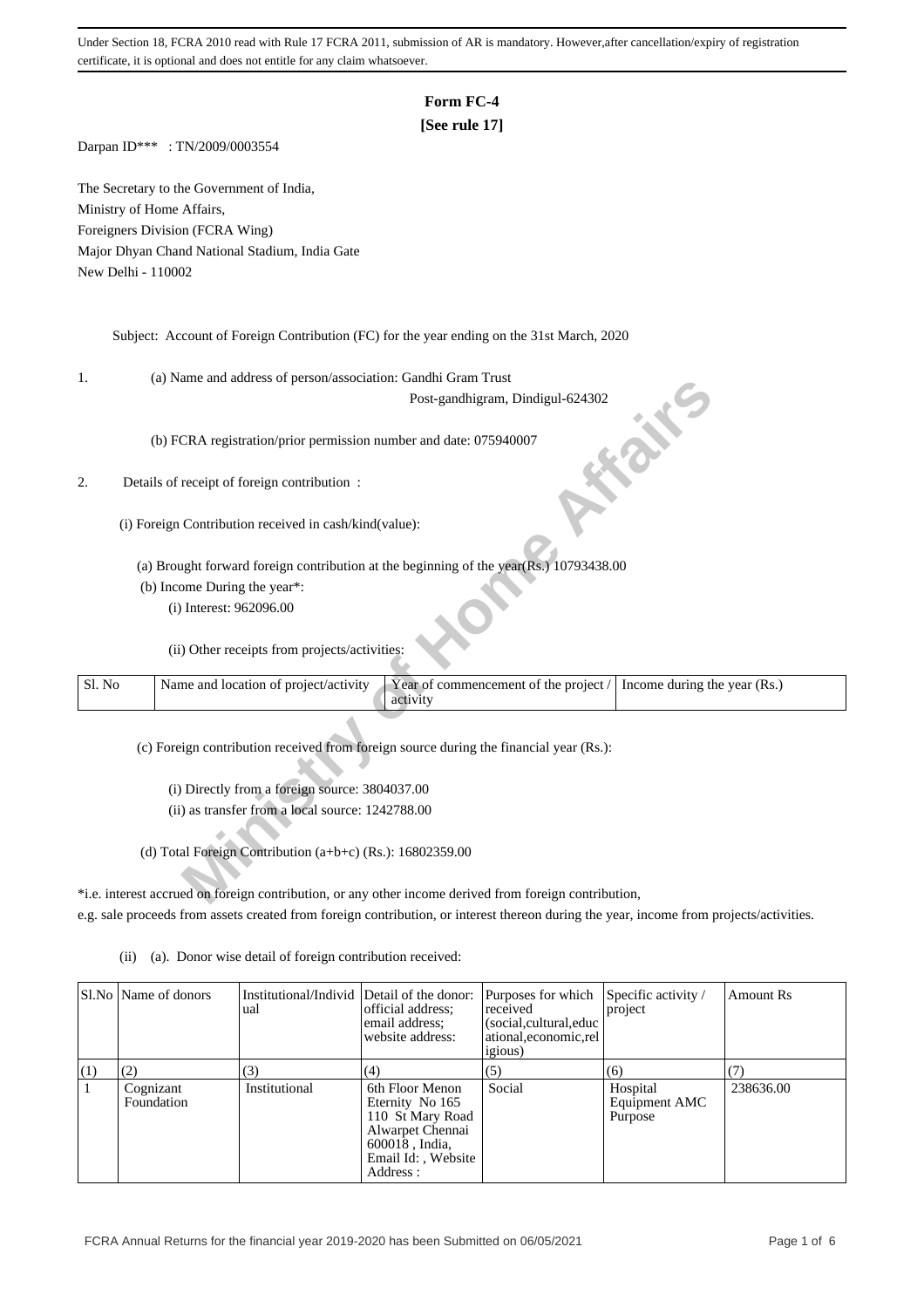|                | Sl.No Name of donors                        | Institutional/Individ<br>ual | Detail of the donor:<br>official address;<br>email address:<br>website address:                                                                                                                                           | Purposes for which<br>received<br>(social,cultural,educ<br>ational, economic, rel<br>igious) | Specific activity /<br>project                                                                   | <b>Amount Rs</b> |
|----------------|---------------------------------------------|------------------------------|---------------------------------------------------------------------------------------------------------------------------------------------------------------------------------------------------------------------------|----------------------------------------------------------------------------------------------|--------------------------------------------------------------------------------------------------|------------------|
| $\overline{c}$ | India Literacy<br>Project                   | Institutional                | Plot #14 Bharathan<br>Street<br>Chittlapakkam<br>Chennai 600064,<br>India, Email Id:,<br>Website Address:                                                                                                                 | Educational                                                                                  | Educational                                                                                      | 389563.00        |
| 3              | Urike Lorenson                              | Institutional                | Patengemeinschaft<br>, Germany Through<br>Patengemeinschaft<br>for Hungering<br>Children.<br>Ombalayil<br>Buildings,<br>Kolenchery P.O. -<br>682311, Ernakulam<br>Dist., Kerala,<br>India, Email Id:,<br>Website Address: | Educational                                                                                  | Gandhigram Santhi<br>Higher Secondary<br>School for the<br>Hearing Impaired<br>Regular Activites | 488320.00        |
| 4              | <b>Voluntary Action</b><br>Network of India | Institutional                | Vani House 7 PSP<br>Pocket Sector 8<br>Dwarka New Delhi<br>110077, India,<br>Email Id:, Website<br>Address:                                                                                                               | Social                                                                                       | General                                                                                          | 126269.00        |
| 5              | Dhileepan                                   | Individual                   | <b>Block C Flat C2</b><br>Moonfair Mansion<br>II Stuppes Road<br>Hong Kong, Hong<br>Kong, Email Id:,<br>Website Address:                                                                                                  | Social                                                                                       | Sowbhagya Illam<br>Childrens welfare                                                             | 6000.00          |
| 6              | Gopalaratnam<br>Swaminathan                 | Individual                   | 7731, Fairgrow<br>Avenue,<br>Windermere, FL<br>34786, USA,<br><b>United States of</b><br>America, Email Id:<br>, Website Address :                                                                                        | Social                                                                                       | <b>General Activities</b>                                                                        | 100000.00        |
| 7              | E. Rixecker                                 | Individual                   | Mr. E. Rixecker,<br>Miss Eva Rixecker,<br>Skalizer street, 76,<br>10997, Berlin,<br>Germany,<br>Germany, Email<br>Id: Website<br>Address:                                                                                 | Social                                                                                       | Sowbhagya Illam<br>Childrens welfare                                                             | 104553.00        |
| 8              | Dorathy Holmes                              | Individual                   | Heather<br>Cottages, Jamarme<br>ws, East Street, Brid<br>Port, Dorser, DT63U<br>L, 290021 RFA,<br>United Kingdom,<br>Email Id:, Website<br>Address:                                                                       | Social                                                                                       | Sowbhagya Illam<br>Childrens welfare                                                             | 2490.00          |
| 9              | UK Online Giving<br>Foundation              | Institutional                | Unit 9 Cirencester<br>Office Park,<br>Tetbury Road,<br>Cirencester,<br>Gloucestershire,<br>GL7 6JJ U.K.,<br>United Kingdom,<br>Email Id:, Website<br>Address:                                                             | Social                                                                                       | Sowbhagya Illam<br>Childrens welfare                                                             | 283017.00        |
| 10             | Mr Rayonier                                 | Individual                   | Level 5 32-34<br>Mohuhu crescent<br>Auckland-1010<br>Post box-283 New<br>Market Auckland-<br>1149 New Zeland,<br>New Zealand,<br>Email Id:, Website<br>Address:                                                           | Social                                                                                       | Sowbhagya Illam<br>Childrens welfare                                                             | 54146.00         |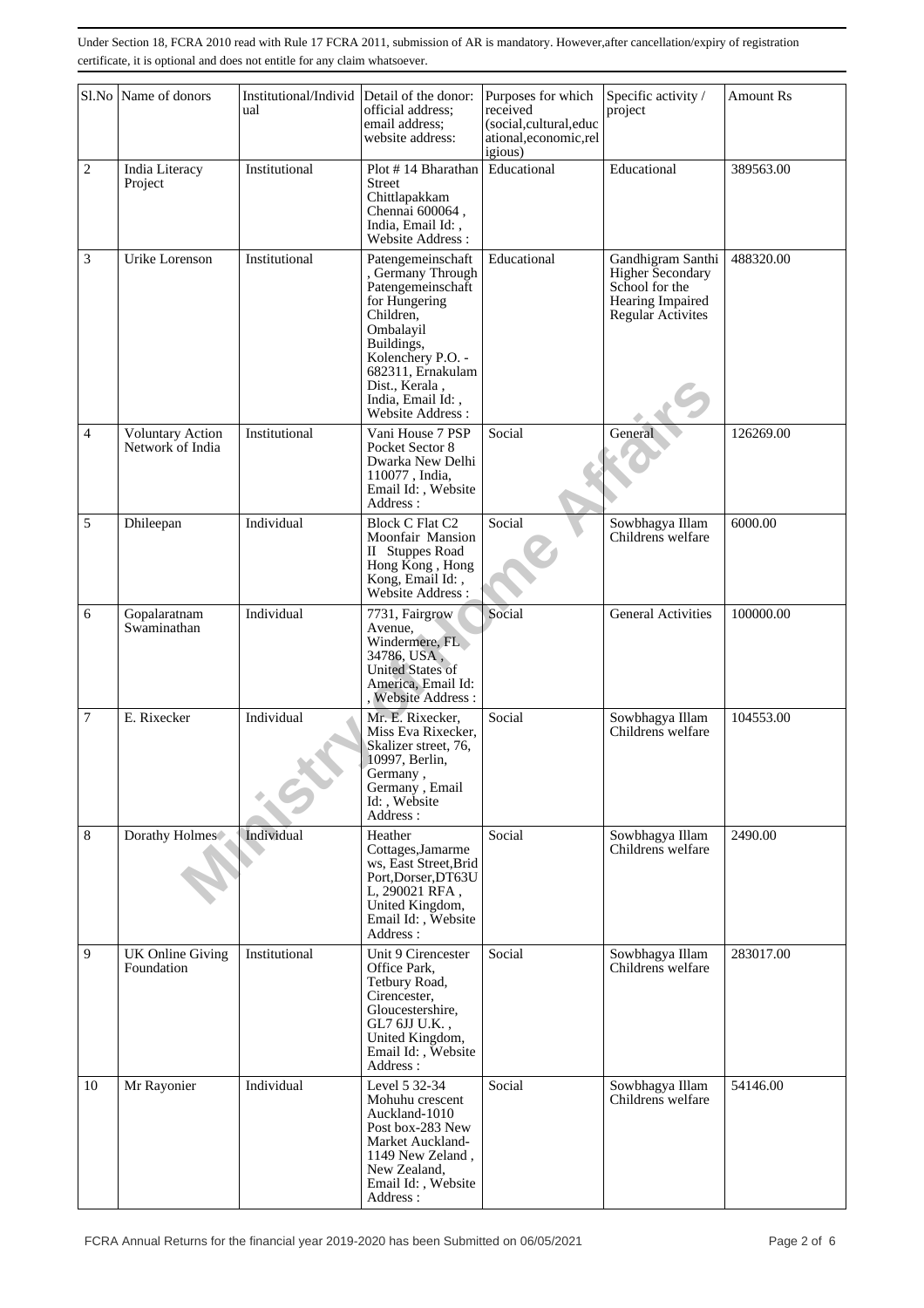|    | Sl.No Name of donors                      | Institutional/Individ<br>ual | Detail of the donor:<br>official address;<br>email address;<br>website address:                                                                                                                                                | Purposes for which<br>received<br>(social,cultural,educ<br>ational, economic, rel<br>igious) | Specific activity /<br>project                                                                           | <b>Amount Rs</b> |
|----|-------------------------------------------|------------------------------|--------------------------------------------------------------------------------------------------------------------------------------------------------------------------------------------------------------------------------|----------------------------------------------------------------------------------------------|----------------------------------------------------------------------------------------------------------|------------------|
| 11 | Mrs Carol Lyndon                          | Individual                   | 90 yateley Gercent<br>B42 1JQ Great Bar<br>Birmingham<br>England, United<br>Kingdom, Email<br>Id: Website<br>Address:                                                                                                          | Social                                                                                       | Sowbhagya Illam<br>Childrens welfare                                                                     | 18534.00         |
| 12 | Silicon Valley<br>Foundation              | Institutional                | 2440 West El<br>Camino Real Suite<br>300 Mountain<br>View CA 94040,<br>United States of<br>America, Email Id:<br>, Website Address:                                                                                            | Educational                                                                                  | <b>Education School</b><br>Activities                                                                    | 2425622.00       |
| 13 | Sphere of Gratitude   Institutional       |                              | 26703 Valleyside,<br>Dr.Katy, TX77494<br>, United States of<br>America, Email Id:<br>, Website Address :                                                                                                                       | Social                                                                                       | Sowbhagya Illam<br>Childrens welfare                                                                     | 130000.00        |
| 14 | Naresh Rajagopal                          | Individual                   | 220, Fairway<br>Drive, Apt<br>08, Chattam, Illinois,<br>USA, United<br>States of America,<br>Email Id:, Website<br>Address:                                                                                                    | Social                                                                                       | Sowbhagya Illam<br>Childrens welfare                                                                     | 36000.00         |
| 15 | R.M.RANGASWA<br>MY<br>L.RAJARAJESWA<br>RI | Individual                   | 35 Rosyth Road<br>#05-01 Gillenia<br>Singapore,<br>Singapore, Email<br>Id: , Website<br>Address:                                                                                                                               | Social                                                                                       | General                                                                                                  | 25000.00         |
| 16 | Babu Rao                                  | Individual                   | BLK 267#20-03<br>Toh Guan Road<br>Singapore,<br>Singapore, Email<br>Id: Website<br>Address:                                                                                                                                    | Social                                                                                       | Sowbhagya Illam<br>Childrens welfare                                                                     | 50001.00         |
| 17 | Global Giving<br>Foundation               | Institutional                | 1110 Vermont Ave<br>NW, Ste 550<br><b>Washigton DC</b><br>20005, USA,<br>United States of<br>America, Email Id:<br>. Website Address:                                                                                          | Social                                                                                       | Kasturba<br>Sevikashram<br>Children welfare                                                              | 19044.00         |
| 18 | Murali Srinivasan                         | Individual                   | 771, Fife Way<br>Sunnyvale CA<br>94087 USA,<br>United States of<br>America, Email Id:<br>, Website Address :                                                                                                                   | Social                                                                                       | General                                                                                                  | 20350.00         |
| 19 | Urike Lorenson                            | Institutional                | Patengemeinschaft<br>, Germany Through<br>Patengemeinschaft<br>for Hungering<br>Children,<br>Ombalayil<br>Buildings,<br>Kolenchery P.O. -<br>682311, Ernakulam<br>Dist., Kerala,<br>Germany, Email<br>Id:, Website<br>Address: | Educational                                                                                  | Gandhigram Santhi<br><b>Higher Secondary</b><br>School for the<br>Hearing Impaired<br>Regular Activities | 529280.00        |

 (b) Cumulative purpose-wise (social, cultural, educational, economic, religious) amount of all foreign contribution donations received:

Sl.No Purpose Amount FCRA Annual Returns for the financial year 2019-2020 has been Submitted on 05/05/06/2001 Page 3 of 6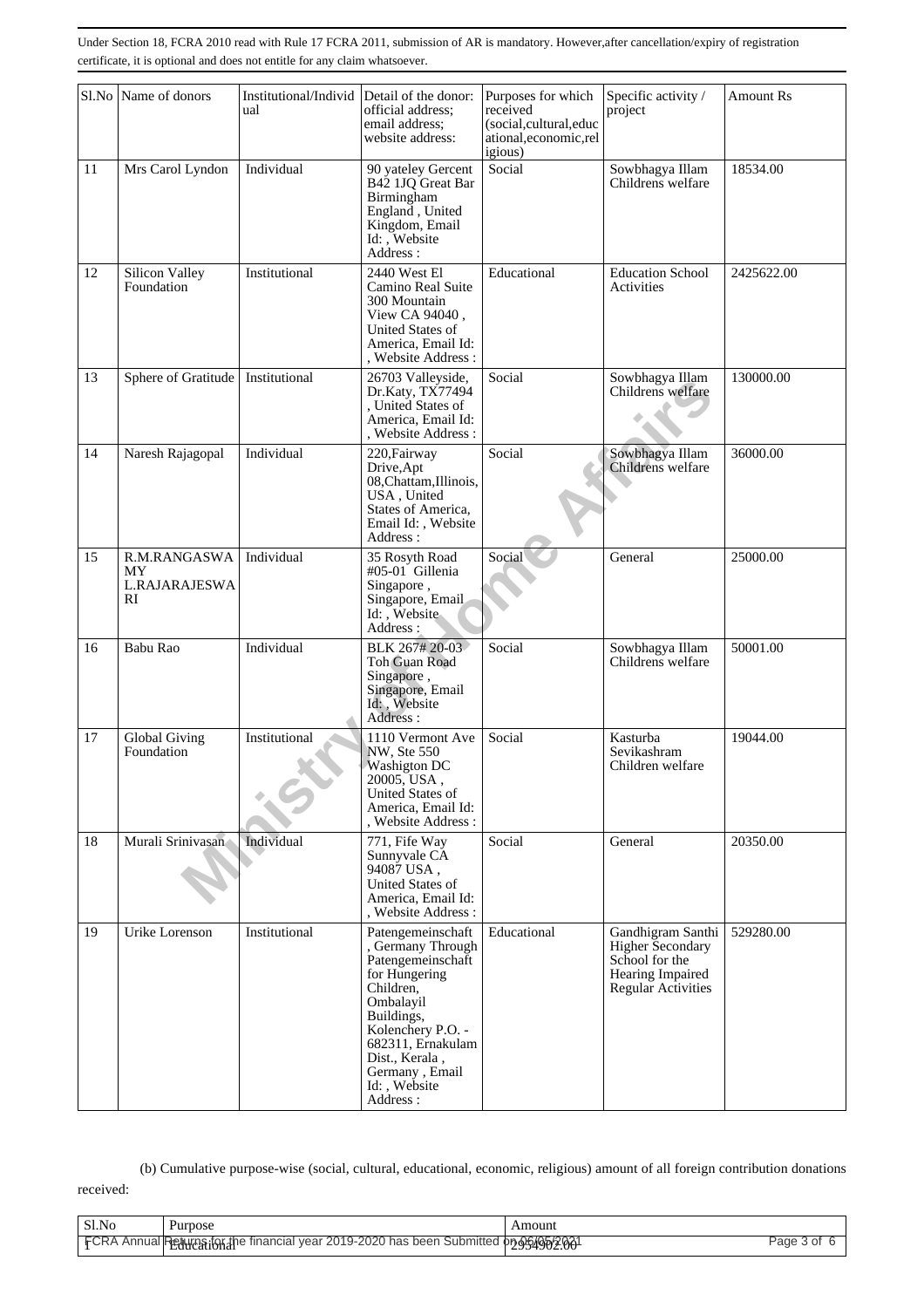| $C1$ N<br>-No<br>. ا د |                     | ור:      |
|------------------------|---------------------|----------|
| ∽<br>-                 | $\cdot$ .<br>Social | $\alpha$ |

3. Details of Utilisation of foreign contribution:

(a) Details of activities/projects for which foreign contribution has been received and utilised (in rupees)

| Sl. No. | Name of<br>project/acti ocation<br><b>V1tV</b> | Address/L Previous Balance |         | Receipt during the year Utilised |         |          |         | Balance |         |
|---------|------------------------------------------------|----------------------------|---------|----------------------------------|---------|----------|---------|---------|---------|
|         |                                                | In cash                    | In Kind | In cash                          | In Kind | ∣In cash | In Kind | In cash | In Kind |
| (1)     | (2)                                            | (4)                        | (5)     | (6)                              |         | (8)      | (9)     | (10)    | (11)    |

(b) Details of utilisation of foreign contribution:

|         | (i) Utilisation** for projects as per aims and objectives of the person/association(Rs.): $2336652.00$<br>(ii) Total administrative expenses as provided in rule 5 of the Foreign Contribution (Regulation) Rules, 2011 (Rs.)<br>:1497739.00 |                                                                                                                                                                                                                                                                                  |                                           |                                  |  |  |  |  |
|---------|----------------------------------------------------------------------------------------------------------------------------------------------------------------------------------------------------------------------------------------------|----------------------------------------------------------------------------------------------------------------------------------------------------------------------------------------------------------------------------------------------------------------------------------|-------------------------------------------|----------------------------------|--|--|--|--|
|         | (iii) Total utilisation of foreign contribution (Rs.) $(i+ii)$ : 3834391.00                                                                                                                                                                  |                                                                                                                                                                                                                                                                                  |                                           |                                  |  |  |  |  |
|         |                                                                                                                                                                                                                                              | ** It is affirmed that the utilisation of foreign contribution is not in contravention of the provisions contained in the Foreign<br>Contribution(Regulation) Act, 2010 (42 of 2010) and more particularly in section 9 and section 12 of the Act which, inter-alia, states that |                                           |                                  |  |  |  |  |
|         | the acceptance of foreign contribution is not likely to affect prejudicially:                                                                                                                                                                |                                                                                                                                                                                                                                                                                  |                                           |                                  |  |  |  |  |
|         | (A) the soverignty and integrity of india; or.                                                                                                                                                                                               |                                                                                                                                                                                                                                                                                  |                                           |                                  |  |  |  |  |
|         |                                                                                                                                                                                                                                              | (B) the security, strategic, scientific or economic interest of the state; or                                                                                                                                                                                                    |                                           |                                  |  |  |  |  |
|         | (C) the public interest; or                                                                                                                                                                                                                  |                                                                                                                                                                                                                                                                                  |                                           |                                  |  |  |  |  |
|         | (D) freedom or fairness of election to any Legistature; or                                                                                                                                                                                   |                                                                                                                                                                                                                                                                                  |                                           |                                  |  |  |  |  |
|         | (E) friendly relations with any foreign state; or                                                                                                                                                                                            |                                                                                                                                                                                                                                                                                  |                                           |                                  |  |  |  |  |
|         |                                                                                                                                                                                                                                              | (F) harmony between religious, racial, social, lingusitic or relgional groups, castes or communities.                                                                                                                                                                            |                                           |                                  |  |  |  |  |
|         | (c) Total purchase of fresh assets (Rs.)                                                                                                                                                                                                     |                                                                                                                                                                                                                                                                                  |                                           |                                  |  |  |  |  |
| Sl. No. | Name of project/activity                                                                                                                                                                                                                     | Details of fresh assets                                                                                                                                                                                                                                                          | Objective of<br>acquiring fresh<br>assets | Cost of fresh assets<br>(In Rs.) |  |  |  |  |
| (i)     | <b>Creation of Immovable assests</b>                                                                                                                                                                                                         | Gandhigram Creche Fencing                                                                                                                                                                                                                                                        | Children Educaion<br>Usage                | 42440.00                         |  |  |  |  |
| (ii)    | <b>Creation of Immovable assests</b>                                                                                                                                                                                                         | Fending, Main Gate                                                                                                                                                                                                                                                               | School Usage                              | 105910.00                        |  |  |  |  |
| (iii)   | Creation of Immovable assests                                                                                                                                                                                                                | Compound wall                                                                                                                                                                                                                                                                    | School Usage                              | 72200.00                         |  |  |  |  |
| (iv)    | Creation of Immovable assests                                                                                                                                                                                                                | Water tank sump                                                                                                                                                                                                                                                                  | School Usage                              | 89911.00                         |  |  |  |  |
| (v)     | Creation of Immovable assests                                                                                                                                                                                                                | Creche new playshed                                                                                                                                                                                                                                                              | Children<br><b>Education Usage</b>        | 465585.00                        |  |  |  |  |
| (vi)    | Creation of Immovable assests                                                                                                                                                                                                                | Compound wall - Creche centre                                                                                                                                                                                                                                                    | Children Educaion<br>Usage                | 59000.00                         |  |  |  |  |
| (vii)   | Creation of movable assests                                                                                                                                                                                                                  | Public Address system                                                                                                                                                                                                                                                            | School Usage                              | 10750.00                         |  |  |  |  |
| (viii)  | Creation of movable assests                                                                                                                                                                                                                  | Electrical motor                                                                                                                                                                                                                                                                 | School Usage                              | 8528.00                          |  |  |  |  |
| (ix)    | Creation of movable assests                                                                                                                                                                                                                  | Sewing machine                                                                                                                                                                                                                                                                   | School Usage                              | 39200.00                         |  |  |  |  |
| (x)     | Creation of movable assests                                                                                                                                                                                                                  | Furniture - Almirah, Bench, Desk                                                                                                                                                                                                                                                 | Social                                    | 102000.00                        |  |  |  |  |
|         | Total                                                                                                                                                                                                                                        |                                                                                                                                                                                                                                                                                  |                                           | 995524.00                        |  |  |  |  |

 (d) Foreign contribution transferred to other person/associations before 29.09.2020 (The Foreign Contribution (Regulation) Amendment Act, 2020):

| ' Sl. No. | Name of the person/association                                                        | Date | Purpose | Amount       |
|-----------|---------------------------------------------------------------------------------------|------|---------|--------------|
|           | FGRA Annual Returns for the financial year 2019-2020 has been Submitted on 06/05/2021 |      |         | Page<br>4 of |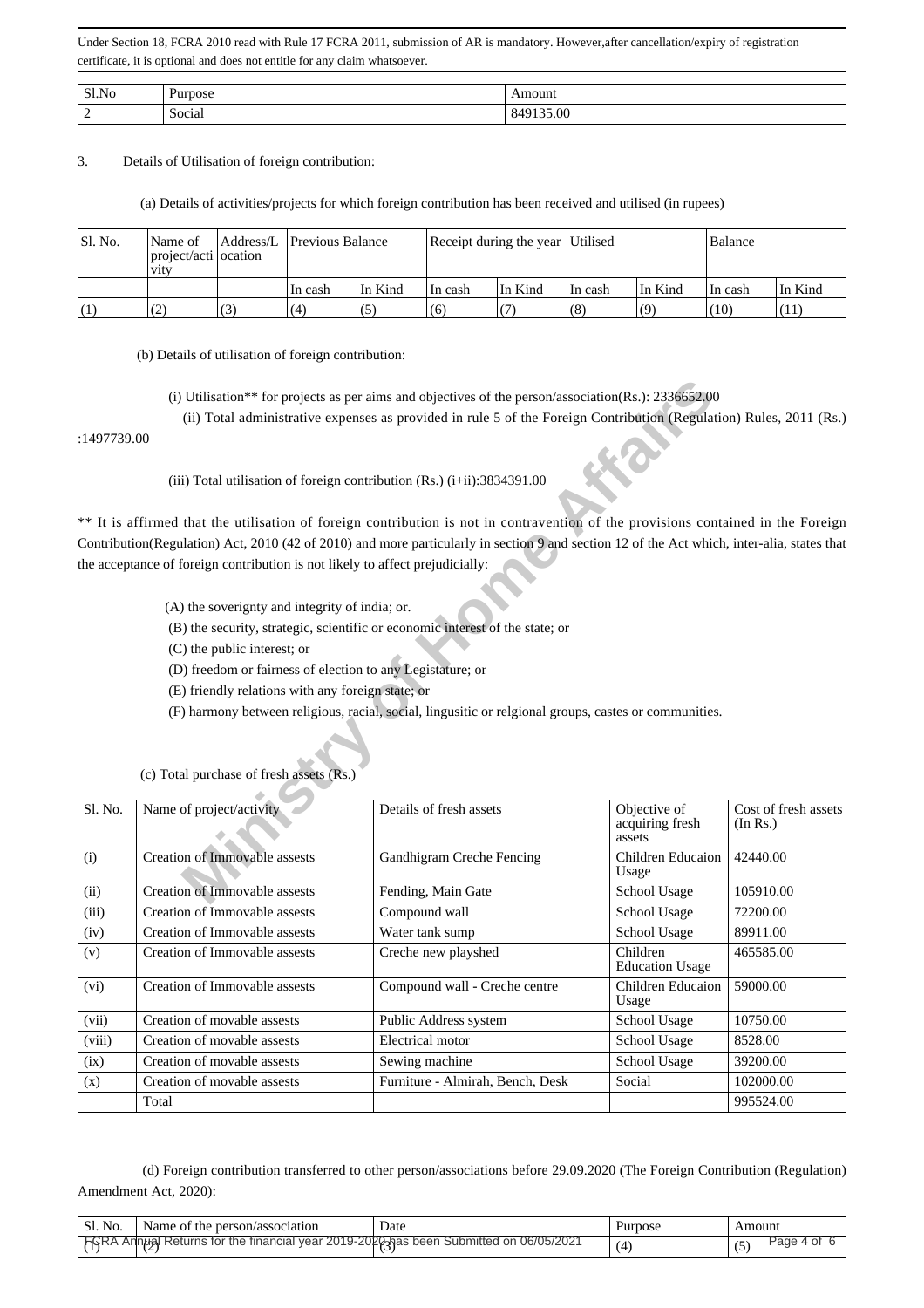#### (e) Total utilisation in the year (Rs.)(b+c+d) 4829915.00

#### 4. Details of unutilised foreign contribution:

(i) Total foreign contribution invested in term Deposits (Rs.):

| Sr. No. | Details                          | Total( in Rs.) |
|---------|----------------------------------|----------------|
| (i)     | Opening Balance of FD            | 5509914.00     |
| (ii)    | FD made during the year          | 101984.00      |
| (iii)   | Less: realisation of previous FD | 0.00           |
|         | Closing balance of FD            | 5611898.00     |

- (a) Cash in hand: 0.00
- (b) in FC designated bank account: 6337819.00
- (c) in utilisation bank account(s): 22726.00
- 5. Details of foreigners as Key functionary/working/associated: 0
- 6. Details of land and building remained unutilised for more than two year:

| $\overline{\phantom{a}}$<br>ے ،<br>$\sim$<br>$\cdot$ | C1<br>N <sub>0</sub><br>ЭI. | $\cdots$<br>land<br>l and<br>building<br>ocation<br>ΩŤ | ear<br>acquisition<br>'ΩT | acquisition<br>$\Omega$<br>urpose | Reason<br>1sat10n |
|------------------------------------------------------|-----------------------------|--------------------------------------------------------|---------------------------|-----------------------------------|-------------------|
|                                                      |                             |                                                        |                           |                                   |                   |

|                                                                                                             |                  | (ii) Balance of unutilised foreign contribution, in cash/bank, at the end of the year(Rs):                                                       |                     |                           |                        | <b>HEAT</b>           |                                   |  |  |
|-------------------------------------------------------------------------------------------------------------|------------------|--------------------------------------------------------------------------------------------------------------------------------------------------|---------------------|---------------------------|------------------------|-----------------------|-----------------------------------|--|--|
|                                                                                                             |                  | $(a)$ Cash in hand: $0.00$                                                                                                                       |                     |                           |                        |                       |                                   |  |  |
|                                                                                                             |                  | (b) in FC designated bank account: 6337819.00                                                                                                    |                     |                           |                        |                       |                                   |  |  |
|                                                                                                             |                  | (c) in utilisation bank account(s): $22726.00$                                                                                                   |                     |                           |                        |                       |                                   |  |  |
| 5.                                                                                                          |                  | Details of foreigners as Key functionary/working/associated: 0                                                                                   |                     |                           |                        |                       |                                   |  |  |
| 6.                                                                                                          |                  | Details of land and building remained unutilised for more than two year:                                                                         |                     |                           |                        |                       |                                   |  |  |
|                                                                                                             |                  |                                                                                                                                                  |                     |                           |                        |                       |                                   |  |  |
| Sl. No.                                                                                                     |                  | Location of land and building                                                                                                                    | Year of acquisition |                           | Purpose of acquisition |                       | Reason of unutilisation           |  |  |
| (1)                                                                                                         | (2)              |                                                                                                                                                  | (3)                 | (4)                       |                        | (5)                   |                                   |  |  |
| (7)<br>Name of the<br>Bank                                                                                  |                  | (a) Details of FCRA Account for receipt of foreign contribution (As on 31st March of the year ending):<br><b>Branch Address</b><br>With pincode) | Phone No.           | e-mail                    | <b>IFSC Code</b>       | Account number<br>(6) | Date of Opening<br>Account        |  |  |
| (1)                                                                                                         |                  | (2)                                                                                                                                              | (3).                | (4)                       | (5)                    |                       | (7)                               |  |  |
| <b>STATE BANK</b><br><b>OF INDIA</b>                                                                        |                  | 11Sansad Marg,<br>New Delhi $110$<br>001                                                                                                         | 011-23374390        | fcra.00691@sbi.c<br>o.in  | SBIN0000691            | XXXXXXX2544           | 26/03/2021                        |  |  |
| (b) Details of another FCRA Account(if any,) for keeping or utilising (As on 31st March of the year ending) |                  |                                                                                                                                                  |                     |                           |                        |                       |                                   |  |  |
|                                                                                                             | Name of the Bank | <b>Branch</b><br><b>Address</b> (with Pin<br>code)                                                                                               | Phone No.           | e-mail                    | <b>IFSC Code</b>       | <b>Account Number</b> | Date of Opening<br><b>Account</b> |  |  |
| (1)                                                                                                         |                  | (2)                                                                                                                                              | (3)                 | (4)                       | (5)                    | (6)                   | (7)                               |  |  |
| <b>CANARA BANK</b>                                                                                          |                  | <b>CANARA BANK</b><br>KHADI BHAVAN                                                                                                               | 0451-2452318        | cb0967@canaraban<br>k.com | CNRB0000967            | 0967101000043         | 01/01/1985                        |  |  |

(b) Details of another FCRA Account(if any,) for keeping or utilising (As on 31st March of the year ending)

| <b>Name of the Bank</b> | <b>Branch</b><br><b>Address</b> (with Pin<br>code)                                                                  | Phone No.    | e-mail                    | <b>IFSC Code</b> | <b>Account Number</b> | Date of Opening<br>Account |
|-------------------------|---------------------------------------------------------------------------------------------------------------------|--------------|---------------------------|------------------|-----------------------|----------------------------|
| (1)                     | (2)                                                                                                                 | (3)          | (4)                       | (5)              | (6)                   | (7)                        |
| CANARA BANK             | <b>CANARA BANK</b><br>KHADI BHAVAN<br>BUILDING NULL<br><b>GANDHIGRAM</b><br>(DINDIGUL DIST)<br>TAMIL NADU<br>624302 | 0451-2452318 | cb0967@canaraban<br>k.com | CNRB0000967      | 0967101000043         | 01/01/1985                 |

(c) Details of all utilisation bank accounts (if any) for utilisation of Foregin Contribution (As on 31st March of the year ending):

| Name of the<br>Bank           | <b>Branch Address</b><br>With pincode)                                    | Phone No.                                                                                                                                   | E-mail                           | <b>IFSC</b> Code | Account No. | Date of Opening<br><b>Account</b> |
|-------------------------------|---------------------------------------------------------------------------|---------------------------------------------------------------------------------------------------------------------------------------------|----------------------------------|------------------|-------------|-----------------------------------|
| (1)                           | (2)                                                                       | (3).                                                                                                                                        | (4)                              | (5)              | (6)         |                                   |
| <b>STATE BANK</b><br>OF INDIA | Alwarkurichi,<br>Tirunelveli<br>District.<br>Alwarkurichi.<br>Tamil Nadu, | 04634-283223                                                                                                                                | $\text{sbi.02189@sbi.c}$<br>0.1n | SBIN0002189      | XXXXXXX0897 | 09/11/2002                        |
|                               |                                                                           | <br>  FCRA Annual Return   Tirune veli(katta<br>  FCRA Annual Return   Tirune   Tinancial   year 2019-2020 has been Submitted on 06/05/2021 |                                  |                  |             | Page 5 of 6                       |